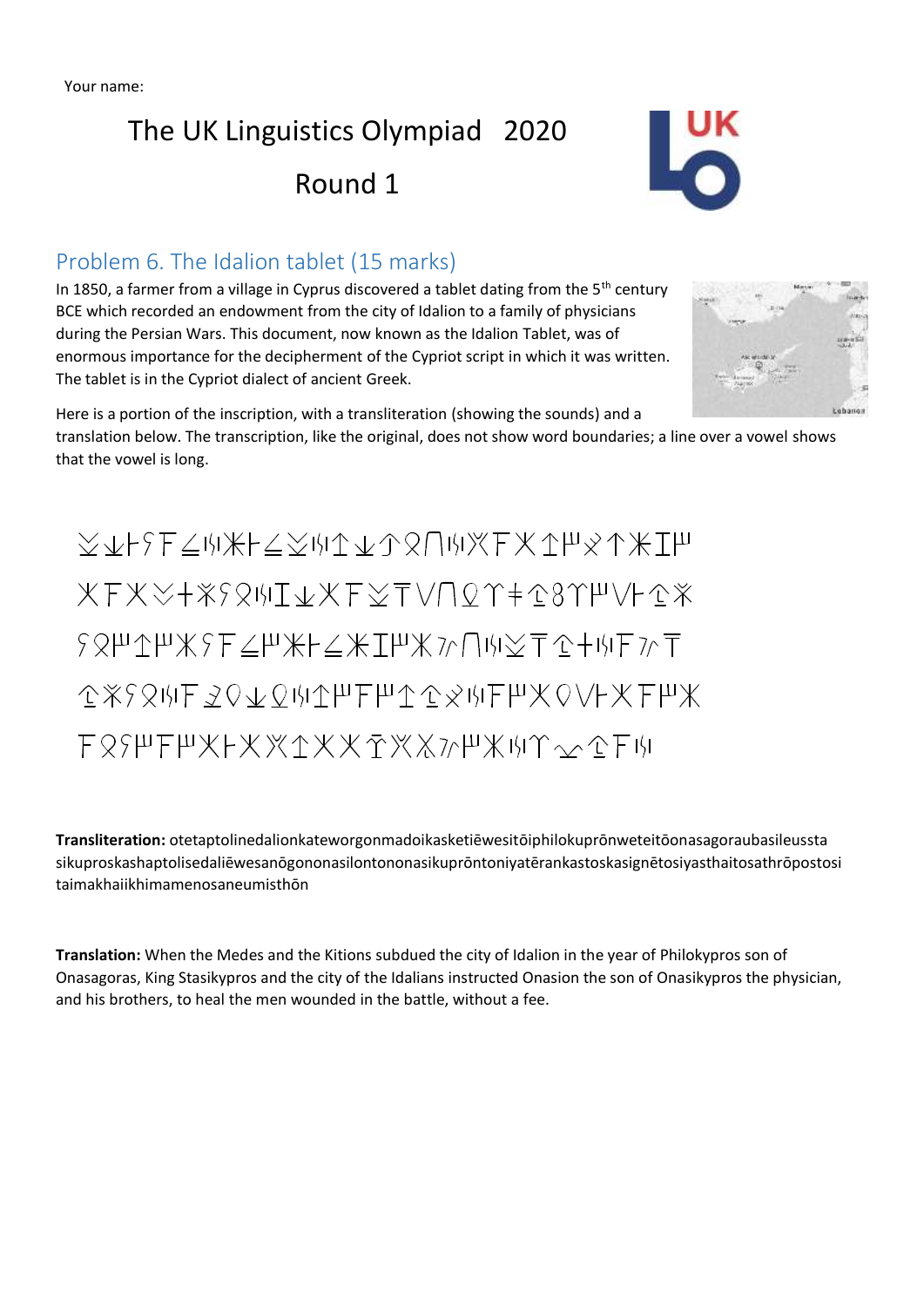Your name:

The UK Linguistics Olympiad 2020

## Round 1



**Q6.** In the table below, write the cypriot script for the words on the left; 1a-d are transliterated and 2a-c are translated.

| 1a             | helei      |  |
|----------------|------------|--|
| 1 <sub>b</sub> | athanas    |  |
| $1\mathrm{c}$  | katethiyan |  |
| $1d$           | dowenai    |  |
| 2a             | and        |  |
| 2 <sub>b</sub> | king       |  |
| 2c             | instructed |  |